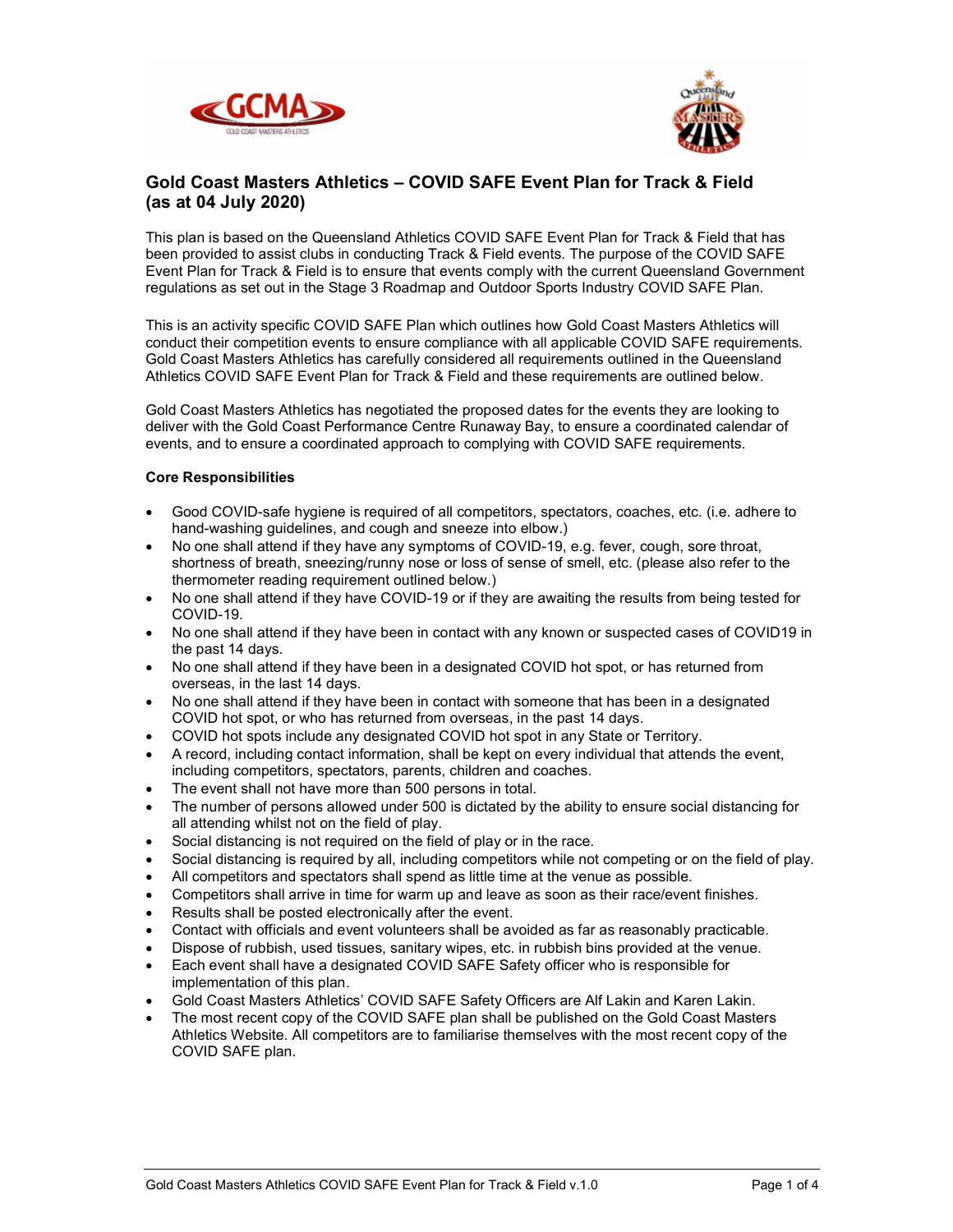## Pre-Event Plan

- Check with the venue (Gold Coast Performance Centre Runaway Bay) for any specific requirements.
- The track shall be divided into zones and these communicated to competitors. Gold Coast Masters Athletics event zones are: Track, Horizontal Jumps, High Jump, Long Throws (hammer, discus, javelin) and Short Throws (shot put and weight throw).
- Competitors shall stay in the zone appropriate to their event.
- The timetable/sequence of events shall be constructed so as to facilitate athletes to come and go from the event as soon as possible, e.g. 100m followed by 200m.
- Design the timetable/sequence of events so as to minimise the number at the venue at any one time. The timetable/sequence of events should also ensure no interaction between race groups.
- Define separate entry and exit points to the field of play and inform all competitors. Use signs as appropriate.
- Ensure there is a designated spectator area that is of sufficient size to ensure good social distancing of all spectators at all times.
- Avoid having a spectator area that is close to the finish line.
- Where the venue has a grandstand, this area shall be designated as a Spectator only area and be serviced by a separate entrance.
- No tents or shade shelters are to be brought to the event by competitors, spectators, coaches, etc.
- Spectators, coaches, etc. are not to have contact with competitors at any time (i.e. do not enter the field of play), and social distancing shall be maintained at all times.
- All competitors must be members of Queensland Athletics or Queensland Masters Athletics. This is required for insurance purposes and to ensure all have agreed to share contact information.
- Where possible, competitors are to download the Gold Coast Masters Athletics entry form which can be found here, complete it beforehand and hand it in on the day of competition at the sign-in desk. Note: throwers to not attend the sign-in desk if possible – please see requirements below.
- Entry forms will still be available on the day of competition but competitors are strongly encouraged to download and complete the entry form prior to the event (this will help reduce persons congregating at the sign-in desk).
- Gold Coast Masters athletics is looking into an electronic payment option to be available on the day to reduce the need to handle cash.
- Hand sanitising stations shall be provided at entry, exit, start line, throws area, results and official's area and toilet facilities.

# Event Day

- Arrive early and ensure the venue is set up as per this COVID SAFE Plan, the designated COVID SAFE Officer shall check all arrangements and sign off before any competitors are allowed to enter the venue.
- Ensure signage specifying social distancing at all times other than with competition on the field of play.
- $\bullet$  The sign-in desk at the event shall be constructed in such a way as to ensure social distancing  $$ example two tables deep or use of bunting to ensure a minimum 1.5 meters from those collecting and the officials. Athletes to form a single line with 1.5 m spacing designated by cones or other means.
- Do not attend if unwell a competitor, spectator, coach, etc. who is observed to be reasonably displaying symptoms (for example persistent coughing) of COVID-19 will be politely asked to leave the venue. This is for the safety and wellbeing of everybody concerned, and is in line with Queensland Government requirements.
- Wash your hands and/or use alcohol-based hand sanitiser before entering the venue and when moving through different areas within the venue.
- Bring your own drink bottle, no water bubblers are provided at the venue.
- All spectators, coaches, etc. shall sign an Attendance Register on entry.
- Each competitor, spectator, coach, etc. who needs to sign in is to bring their own pen, no sharing of pens.
- All competitors, spectators, coaches, etc. shall have a 'no-contact' thermometer reading on entry (performed by a designated person from Gold Coast Masters Athletics). Where a person's temperature exceeds 37.5 degrees, they shall not be able to enter the venue and/or compete on the day. This is for the safety and wellbeing of everybody concerned.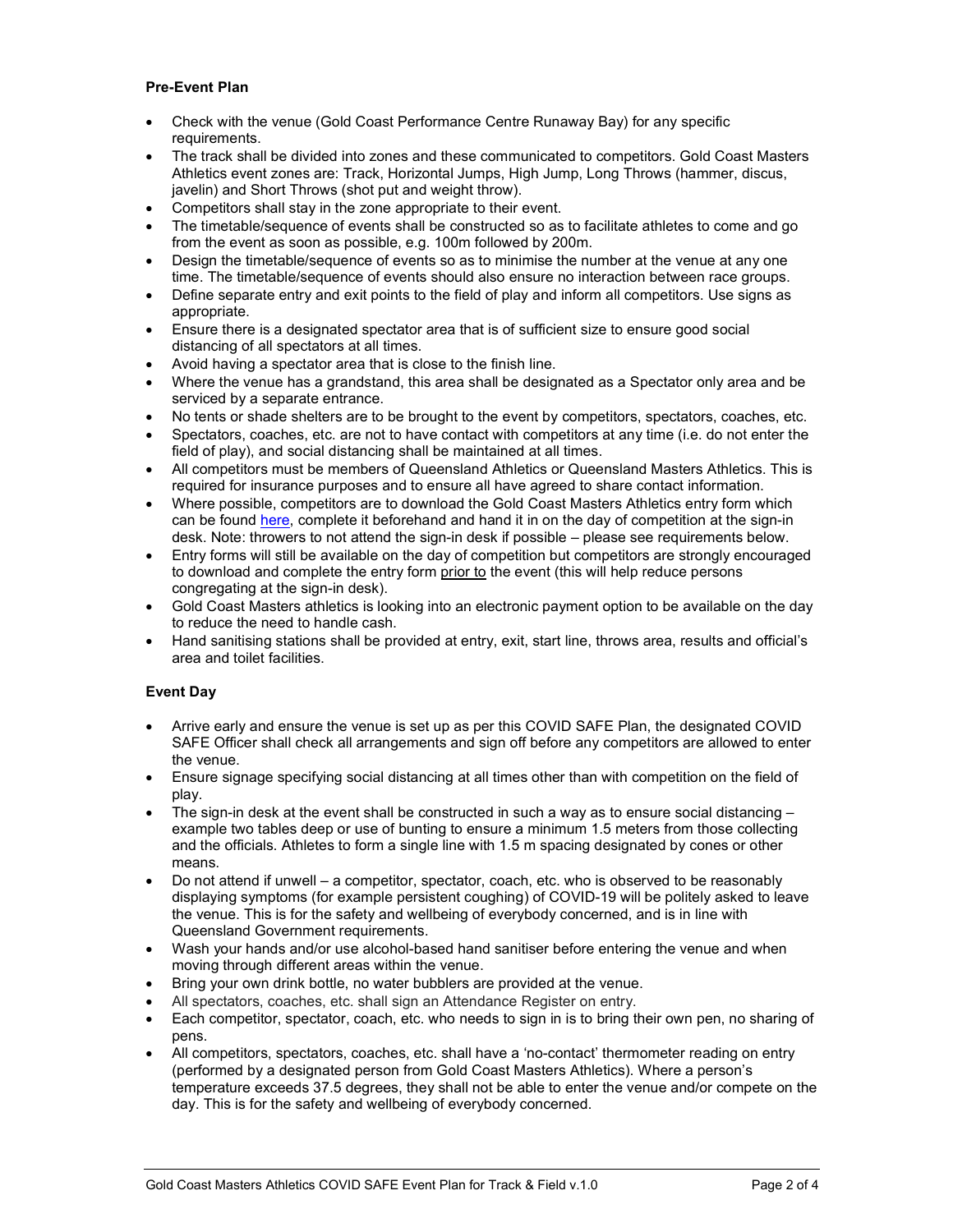- If possible, make regular announcements asking for social distancing to be maintained.
- Competitors shall be told there no shaking of hands, high fives, hugs or other contact to be had during the event.
- Athletes shall leave the venue as soon as possible and not congregate, results to be posted electronically after the competition/event concludes.
- High Jump and Pole-vault mats should be wiped down with a 70% Ethanol 30% water solution, or alternatively steam cleaned, 30 min before the competition begins and straight after the competition concludes
- Medical Staff attending shall have a COVID SAFE Plan.
- If it looks like rain consider postponing the event.
- Ensure that social distancing and good hygiene is maintained at all times, toilet facilities kept clean and not crowded. Regular cleaning of toilet facilities may be required.
- Surfaces such as tables shall be cleaned with disinfectant wipes on a regular basis.

## Officials, Marshalling, Call rooms, etc.

- Contact with officials and event volunteers shall be avoided as far as reasonably practicable.
- Officials shall have no physical contact with competitors unless absolutely necessary.
- The event shall run with no Call Room, athletes to go directly to the event site.
- Marshalling at event at start lines and events sites are to be conducted in a totally non-contact way.
- No indoor officials room.
- All officials to be given individual hand sanitiser bottles.
- There are to be no medal ceremonies.

## Track events

- Competition races up to 400m will be run in every second lane. Please note that this might result in more heats than what competitors are used to.
- No shaking of hands, high fives, etc. after the race.

#### Throw events

- Athletes competing in the throws events are to go straight to their throw event and not check in at the sign-in table. Event fees and entry forms shall be collected by a designated member of Gold Coast Masters Athletics as early as possible on the day (to ensure uploading of competitor details onto the competition computer system).
- The preference is that athletes provide their own throwing implements where this is possible. Private implements are to comply with all competition standards applicable to implements. This will be checked by the relevant throws official.
- If you don't own your own private implements then ensure that you spread the club implements evenly between each individual.
- Wipe down implements with sanitary wipes between throws as necessary.
- Regularly use hand sanitiser in between throws.
- No shaking of hands, high fives, etc. during or after competition.
- At the end of competition, wipe down of all implements and return to the equipment shed. Private implements will not be returned to the shed.